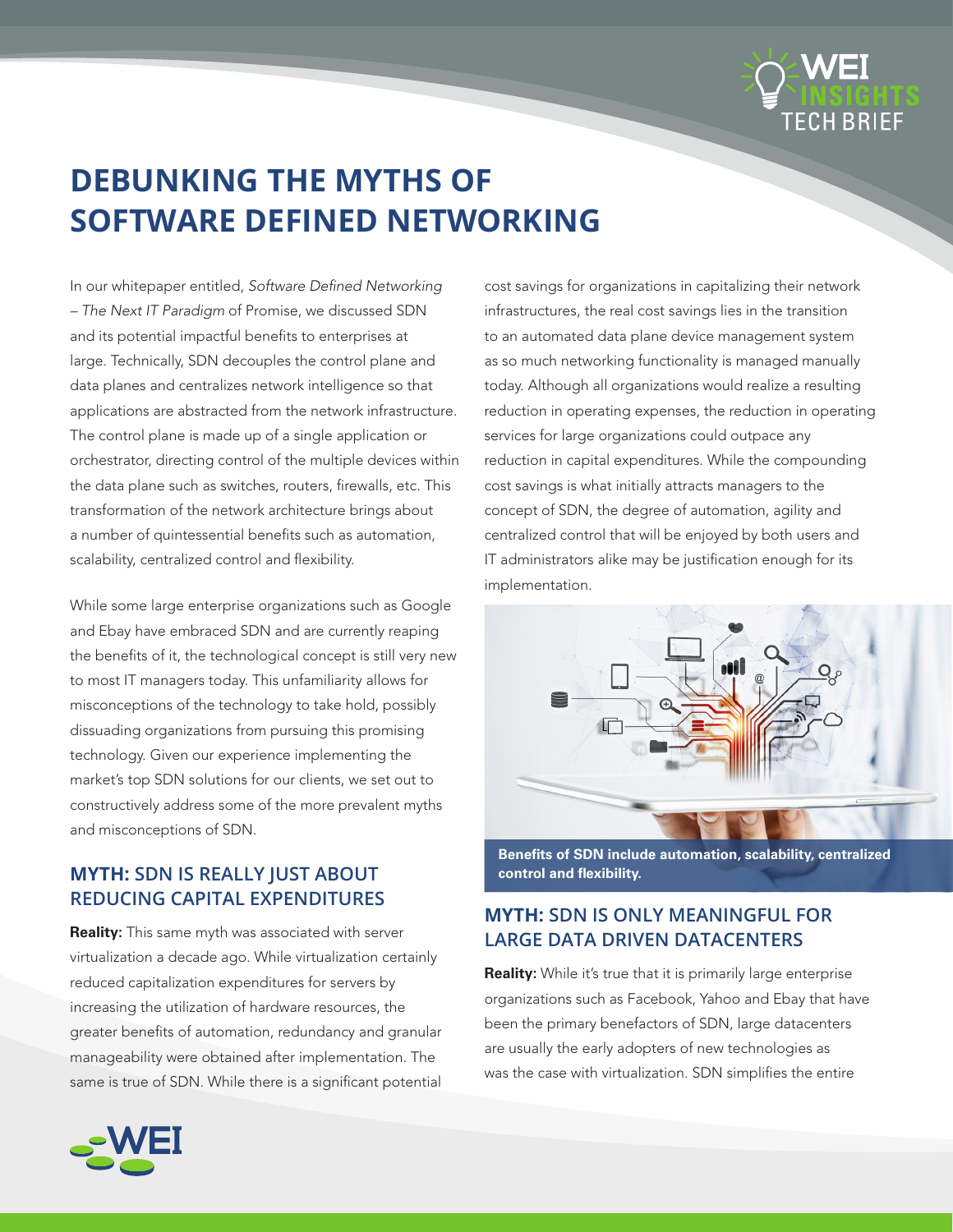administrative process from configuration to management and monitoring for networks of all sizes. This reduces the burden levied upon IT departments which can be especially beneficial to smaller organizations whose IT staffs are overburdened due to staffing limitations.

# **MYTH: SDN REQUIRES MY IT STAFF TO HAVE PROGRAMMING SKILLS**

**Reality:** According to Dominic Wilde, vice president of global product line management at HP Networking, "The idea that all of the sudden you have to become programmers overnight is false."1 Large enterprise based organizations such as Google have the luxury of in-house programmers that can customize code for SDN (this is primarily on the northbound interface which connects the control plane with the higher level administrative application or orchestrator). This luxury isn't restricted to SDN, but is allocated for IT tasks across the board out of necessity as these organizations usually face unique challenges due to their size and intense traffic demands. The fact is that there are a number of turnkey, vendor-supported solutions available today that can be implemented without having to write a single line of code. These platforms commonly provide an intuitive web interface for users to utilize SDN capabilities.

### **MYTH: SDN WILL BE AN IT JOB KILLER**

**Reality:** Automation has been a perceived threat to all industries ever since the Industrial Revolution. The IT industry has automated so many configuration tasks that were performed manually fifteen years ago. Today we can image fleets of computing devices simultaneously and enterprise level antivirus applications run without almost no human intervention at all. It is true that SDN-enabled environments will require less hands-on effort to keep their myriad of network devices up and running, however, the need for network administrators will not diminish. If history is an indicator, it is most probable that new job opportunities will be created as IT managers will actually have time to

focus on strategic value added projects rather than constant day-to-day hands-on maintenance tasks.

# **MYTH: AN SDN IMPLEMENTATION WILL REQUIRE REPLACING MY NETWORK ALL AT ONCE**

**Reality:** Yes, in order to experience the complete benefit of SDN for your entire network, including branch offices, all of your network hardware must be SDN compliant. But when has anyone done a complete upgrade at one time? No organization virtualized their entire server fleet at one time. Instead, they chose a transition strategy of either virtualizing vital servers that would garner the biggest impact or they chose lesser important servers to ease their way into the virtual process. Organizations will transition to SDN in the same manner. This can be accomplished by simply choosing SDN devices for your networking components as part of your existing hardware refresh plan or deploying SDN whenever new equipment is added for new projects or infrastructure growth. SDN devices can co-exist with traditional devices during the transition process, giving your staff the needed time to grow accustomed to this new technology and how to maximize its value.

## **MYTH: SDN IS ONLY A THEORETICAL CONCEPT AND ISN'T REALITY**

**Reality:** SDN is reality and is in production within some of the biggest enterprise organizations in the world. Some of the largest network hardware and software manufacturers in the world are releasing and shipping SDN ready devices, controllers and application software every day and collectively have tens of millions of SDN ports in production. Three of the leading SDN solutions are VMware NSX, Aruba/HPE OpenFlow and Cisco ACI, and we are implementing them with clients today. SDN is already redefining the network as we know it and all organizations that aren't a part of this revolution should begin planning their SDN strategy sooner than later because their competitors most certainly are.